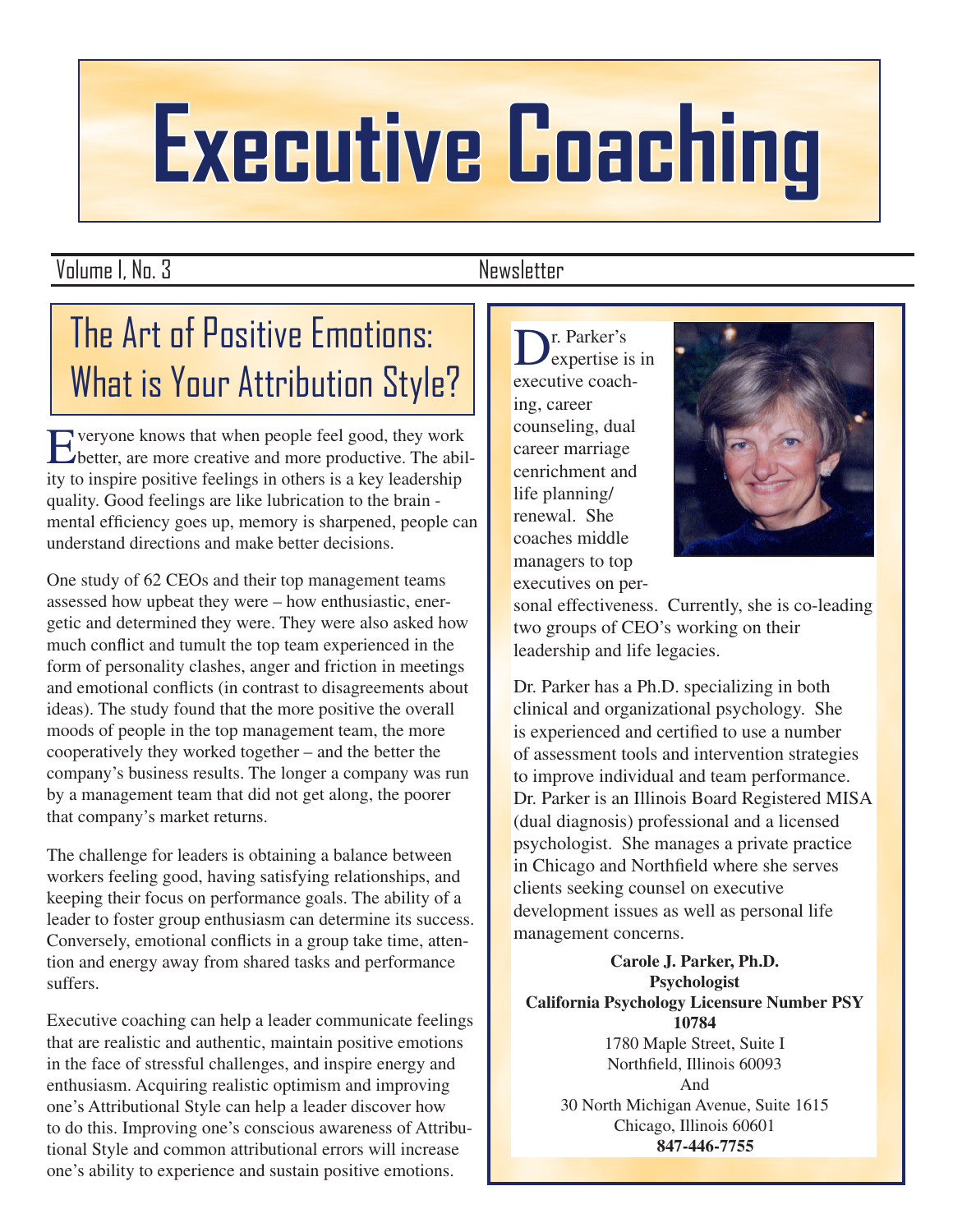Common wisdom would predict that employees who feel good will likely make more efforts to please customers, thus produce increased revenues. Since emotions are contathus, produce increased revenues. Since emotions are contagious, then all leaders, whether CEO, manager or head of a team, have a larger responsibility for creating and sustaining moods of employees. Leaders can, by managing their own moods, drive service climate and influence employees to go the extra mile to satisfy customers.

Studies have actually produced data to prove how important a positive climate is in creating good business results. At one insurance company, a researcher found that effective leadership influenced service climate among agents, accounting for a 3 to 4 percent difference in insurance renewals –  $a$ seemingly small margin that made a huge difference to the business.

In another example, at a global food and beverage company, positive climate readings predicted higher yearly earnings at a major division. In a study of nineteen insurance companies, the climate created by the CEOs among their direct reports predicted the business performance of the entire organization, in that, in 75 percent of the cases, climate alone accurately sorted companies into high versus low profits and growth.

Another study shows that for every 1 percent improvement in the service climate, there's a 2 percent increase in revenue. According to Goleman, Boyatzis and McKee in Primal Leadership (2002), how people feel about working at a company can account for 20 to 30 percent of business performance.

Climate alone does not in and of itself determine performance. The factors are notoriously complex. But if climate is such a big determinant, what then drives climate? According to well-documented research from both the Gallup Organization and the Hay Group, roughly 50 to 70 percent of how employees perceive their organization's climate can be traced to the actions of one person: the leader. More than anyone else, the person in charge creates the conditions that directly affect people's moods at work and ultimately their ability to work well together and create satisfied customers.

Leaders' emotional states affect, to a much greater degree than was previously thought, how their people will feel and therefore perform. It becomes imperative that managers and leaders manage their moods and feelings well, as their emotional intelligence becomes more important at higher levels in the organizational hierarchy.

What, then, can leaders do to increase the probability of experiencing frequent positive emotions – enthusiasm, energy and engagement - in themselves and in the people who work for them?

Increasingly, companies are seeing the benefits of providing executive coaching to top managers and high performers. Many of the more successful coaches have been trained in emotional intelligence, and are experienced in "E.I." assessments and research, for example, those provided by the Hay Group, www.EISGlobal.com, or Multi Health Systems, www.mhs.com. Working with a coach who is skilled at giving feedback on the emotional competencies is a good approach for developing positive feelings and creating them in others.

In particular, there are two important concepts an executive coach considers when working on developing authentic positive emotions: optimism and attributional style.

### The importance of being optimistic – and the pitfalls

A large body of research by Martin E.P. Seligman, a<br>Pennsylvania psychologist, was put forth to the busi-<br>ness world in 1990 in his landmark book *Learned Onti*ness world in 1990 in his landmark book, *Learned Optimism*. Just about everyone who has a propensity to be optimistic in their world view tends to have greater success, better health and longer life. CEOs and leaders who are skilled at optimism are often visionaries who inspire others through their ideas and positive enthusiasm.

This is not to mean that CEOs who project a pollyannaish view that everything's rosy in the corporation are being wise. There have been enough corporate scandals in recent times to create healthy skepticism. Rather, a leader should speak openly and frankly, with realism. When a leader is able to resonate honestly with those he or she leads, he or she can then point out a positive perspective or path available. Leading with optimism, and projecting it for others to adopt, is meant to be done in a realistic manner.

Optimism is necessary when motivating employees; however, it is dangerous when planning and forecasting. Realism is key when making decisions and committing large sums of money. An important article in Harvard Business Review in July 2003 underlines the dangers of "over optimism" in corporate planning (Kahneman & Lovallo). An optimistic CFO could mean disaster for a company, just as a lack of optimism could undermine the visionary qualities essential for superior R & D and sales forces. Optimism, as part of one's emotional intelligence, is a competency that can be learned, practiced and acquired, particularly working with an executive coach.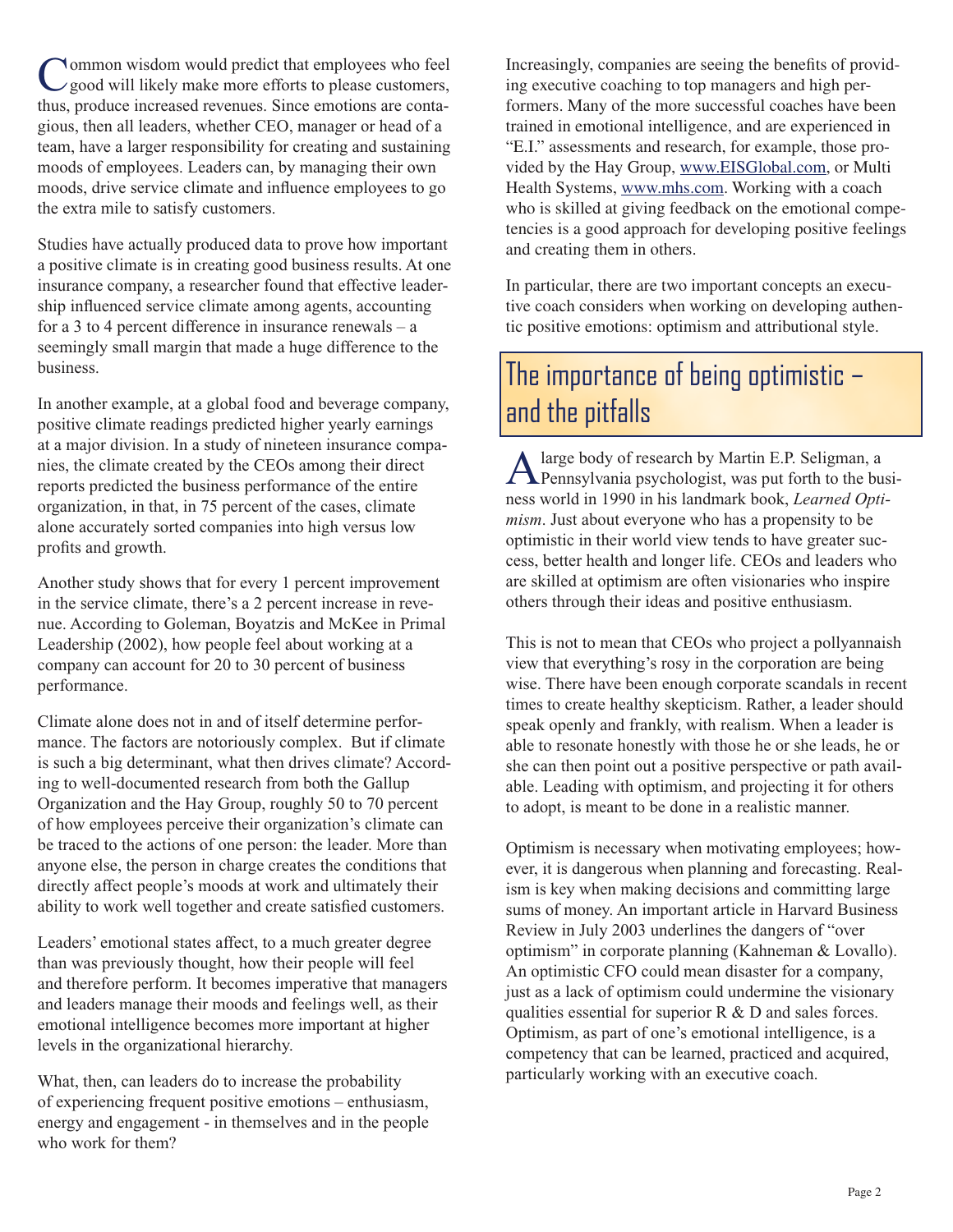The key to developing the capacity for realistic optimism<br>lies in one's attributional or explanatory style: the way  $\mathsf{L}$  lies in one's attributional or explanatory style: the way one explains good or bad events. Everyone has a habitual way of explaining events, or attributing causes. This usually happens in split seconds, often out of conscious awareness. Increasing awareness of attributional style is a good way to increase one's choice of thinking about events, and thus, one's choice of feelings.

For example, do you:

- Take credit for your successes or tend not to?
- Look outside of yourself to assign blame or look within to see where you have responsibility?
- Give general reasons for good events or give rea sons specific to the situation?
- Tend to look for transient reasons for bad events or believe the cause to be permanent?

Each person's complex pattern of explanations is influenced by their attributional style. **There are six Attributional Styles in explaining events:**

- Internal or External
	- Specific or Global
	- Temporary or Permanent

### *(The Attributional Style Questionnaire can be taken for free at www.authentichappiness.org.)*

When optimists experience negative events they think "it's temporary, and it's only for this particular event, and I'm not the cause of it." When optimists experience positive events they think "it's permanent, and it's for all life events, and I'm the cause of it."

Optimists and pessimists explain life events differently. A person who looks at their attributions can consider other perspectives and by doing so, create more positive feelings. Again, working on these concepts is more effective when working with a coach who is competent in giving feedback on the emotional competencies.

The challenge in helping leaders to develop their capacities for emotional intelligence is that usually, by the time they are promoted to top positions, they already have a good understanding of human emotions and already are skilled in optimism and positive emotions. Yet everyone can improve emotional intelligence and flexibility. Raising conscious awareness of the complexities of human emotions – their own and those they lead – in order to improve business results is challenging. Only in partnership with a skilled professional are results achieved. Improved emotional intelligence, i.e. an increase in realistic optimism and positive emotions, has been shown to lead to improved climate and good business results. Everyone can improve their capacity to create positive emotions, no matter what their level, even when faced with stressful challenges.

## What is Attributional Style? | | | | What are Attributional Errors?

**Equally important when discussing Attributional Style,**  $\mathcal{L}_{i}$  is to remind leaders of research about common attributional errors that can lead to faulty thinking and errors in causal analysis. There is a tendency in individuals to exaggerate their own talents – to believe they are above average in their endowment of positive traits and abilities.

The inclination to exaggerate one's own talents is amplified by our tendency to misperceive the causes of certain events. The typical pattern of such attribution errors is for people to take credit for positive outcomes and to attribute negative outcomes to external factors, no matter what their true cause. One study of letters to shareholders in annual reports, for example, found that executives tend to attribute favorable outcomes to factors under their control, such as their corporate strategy or their R & D programs. Unfavorable outcomes are attributed to uncontrollable external factors such as weather or inflation.

There is also a large body of research that shows that people tend to exaggerate the degree of control they have over events, discounting the role of luck. Executives and entrepreneurs are highly susceptible to these biases. Business leaders routinely exaggerate their personal abilities, especially for hard-to-measure traits like managerial skill. They also are prone to thinking that they are in control more than they actually may be. Relying on an idealized selfimage, some executives really believe that they are in control of both people and events, minimizing the role of random events and uncontrollable circumstances that may impede successful goal completion.

When such attributional errors show up in the thinking and planning of executives, it can lead to disappointment and negative emotions. It is crucial for leaders to have access to frank and honest feedback in order to acquire realistic and authentic optimism and create positive emotions that can be sustained. Such feedback may be easier and more effective coming from an external coach rather than from peers.

These cognitive biases, in the form of attribution errors, are important concepts to consider when developing realistic yet positive emotions. Again, a skilled coach is aware of these human tendencies for error, and can provide realistic feedback when working with leaders to develop effectiveness. Keeping employees happy and feeling good starts with developing one's own conscious awareness of feelings and thoughts. A leader is responsible for creating positive emotions that can drive the energetic climate that leads to business results. Even in the bleakest of economic situations, especially then, a leader must find authentic and realistic optimism to drive the climate that will lead employees to work together successfully.